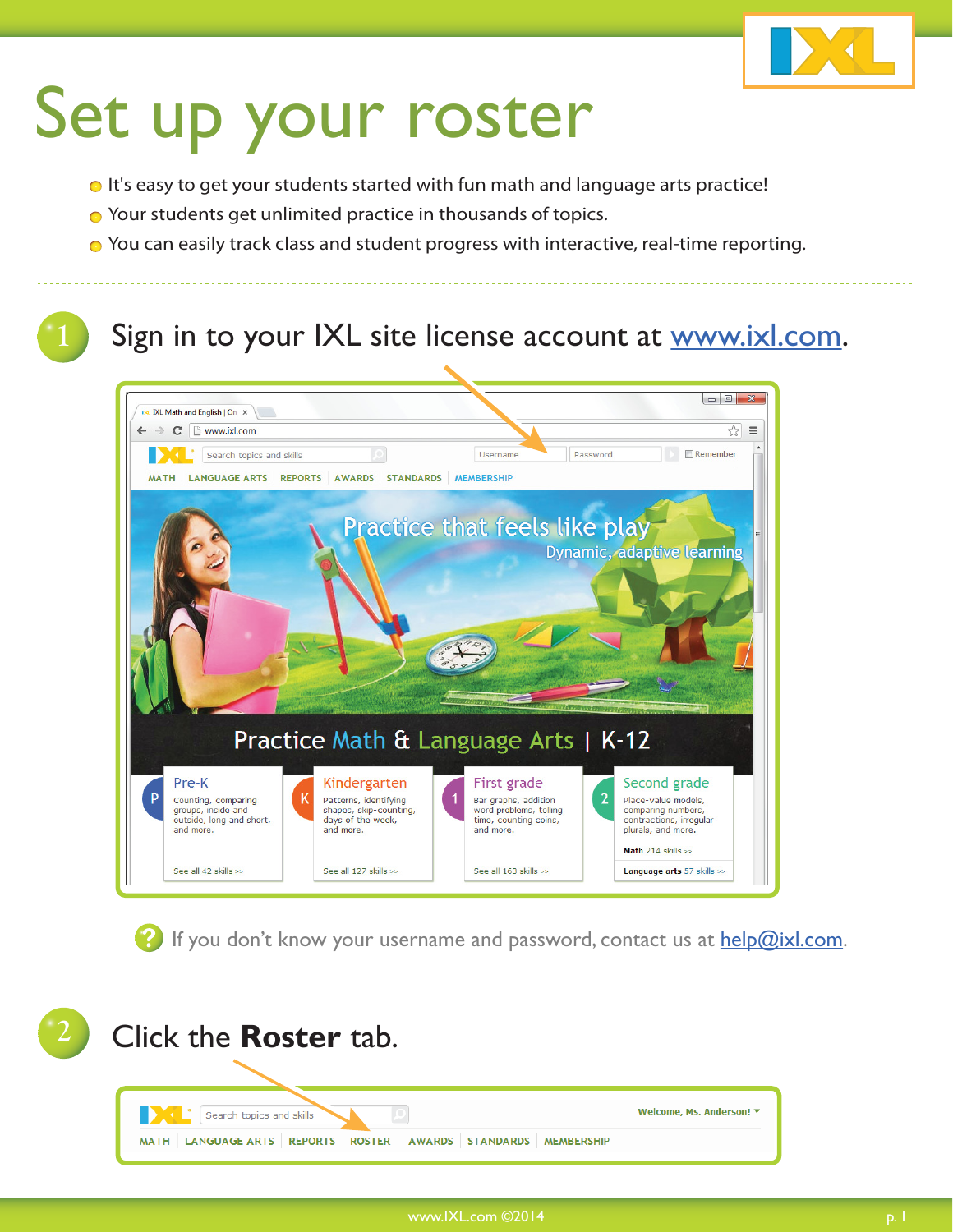

#### **3** Enter student information.

Start typing a student's last name. Select the match from the list. If no matches appear, try again or try the first name instead.

The list may take a few moments to appear as IXL locates all matching students.

| #            | Last n  | e or initial* | <b>First name</b> | <b>Student ID</b><br>number* | Parent or student e-mail ? | Grade*               | <b>Username</b> | Password                           | Save |
|--------------|---------|---------------|-------------------|------------------------------|----------------------------|----------------------|-----------------|------------------------------------|------|
| $\mathbf{H}$ | B       |               |                   |                              |                            | $\blacktriangledown$ |                 |                                    | Save |
|              | Barker  |               | Laura             | 09382                        | barkerfamily567@gmail.com  | $-6$                 | we or pres      | Enter to save and start a new row. |      |
|              | Barnett |               | Amanda            | 09483                        | amandab_2006@yahoo.com     | $\overline{4}$       |                 |                                    |      |
|              | Bentley |               | Shawn             | 09278                        | bentley shawn@hotmail.com  | 6                    |                 |                                    |      |
|              | Brown   |               | Sherelle          | 09786                        | sherelleb72@hotmail.com    | 6                    |                 |                                    |      |

After you save a student, IXL lists the student username here.

If you cannot locate a match, manually enter the student's last name, first name, and a unique ID number. Then, click **Save** to add the student.

#### **4** Verify the new account, and continue adding students.

|            |                                                        |             |                              |                              | Student account successfully added. |                                                |                 |      |  |
|------------|--------------------------------------------------------|-------------|------------------------------|------------------------------|-------------------------------------|------------------------------------------------|-----------------|------|--|
|            |                                                        |             |                              |                              |                                     |                                                |                 |      |  |
| #          | Last name or initial*                                  | First name* | <b>Student ID</b><br>number* | Parent or student e-mail (?) | Grade*                              | <b>Username</b>                                | <b>Password</b> |      |  |
| $1 \times$ | Barker                                                 | Laura       | 09382                        | barkerfamily567@gmail.com    | 6                                   | laurabarker609                                 | 94west          |      |  |
| $2 \times$ | B                                                      |             |                              |                              | $6 -$                               |                                                |                 | Save |  |
|            | <b>Barnett</b>                                         | Amanda      | 09483                        | amandab_2006@yahoo.com       | 4                                   | ve or press Enter to save and start a new row. |                 |      |  |
|            | <b>Bentley</b>                                         | Shawn       | 09278                        | bentley shawn@hotmail.com    | 6                                   |                                                |                 |      |  |
|            | <b>Brown</b>                                           | Sherelle    | 09786                        | sherelleb72@hotmail.com      | 6                                   |                                                |                 |      |  |
|            |                                                        |             |                              |                              |                                     |                                                |                 |      |  |
|            |                                                        |             |                              |                              |                                     |                                                |                 |      |  |
|            | Continue entering student information in the next row. |             |                              |                              |                                     |                                                |                 |      |  |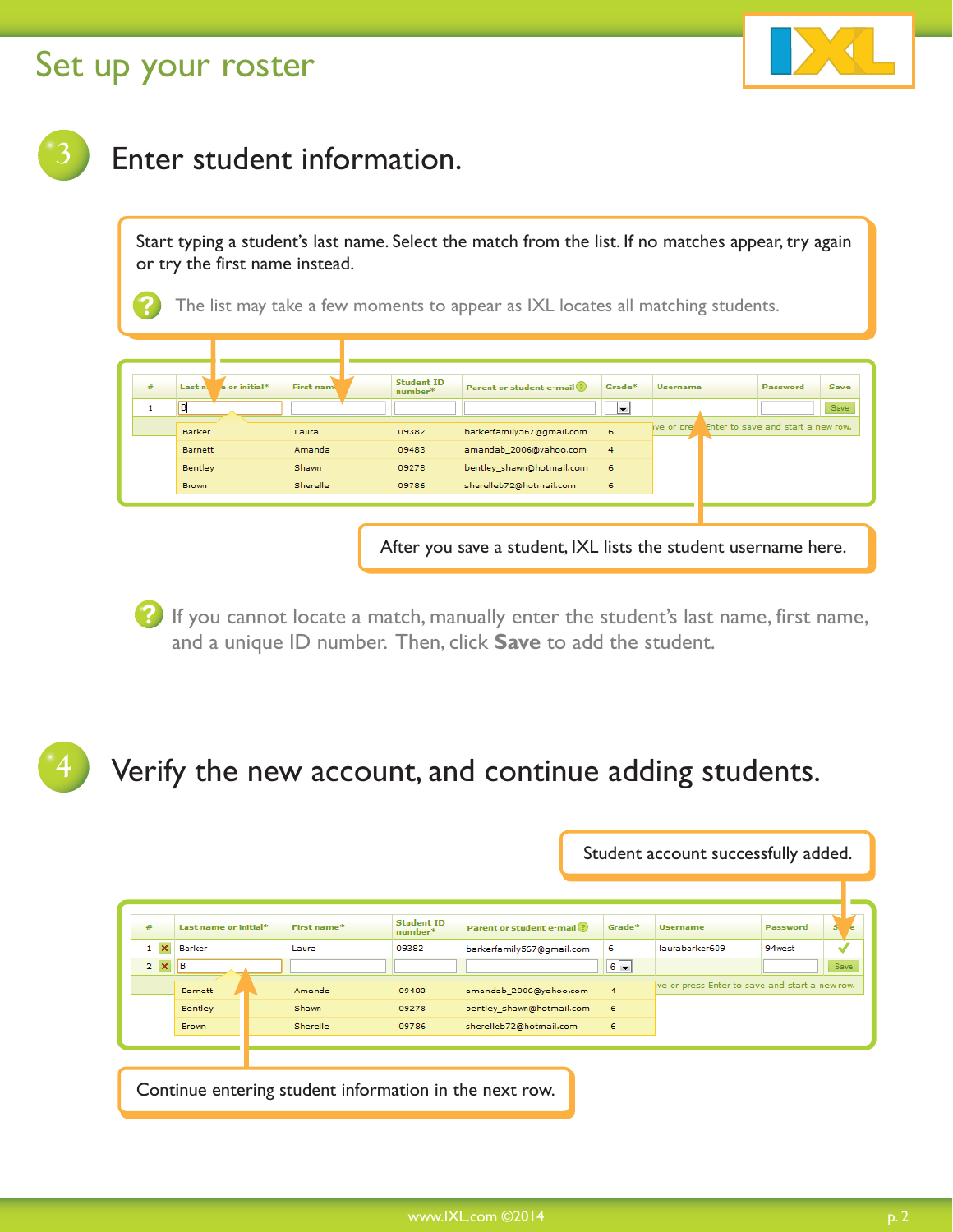

# Almost finished!

Follow the two steps below to introduce your students to IXL.



### **5** From your roster, you also can:

Print a letter encouraging parents to use IXL at home.

If you'd like to customize the letter for your class, download the editable version.

|              | Search topics and skills                                                                                                                                                                                                         |                                   |                            |                                                                                                                   |                   |                  | Welcome, Ms. Anderson! ▼ |               |  |  |  |
|--------------|----------------------------------------------------------------------------------------------------------------------------------------------------------------------------------------------------------------------------------|-----------------------------------|----------------------------|-------------------------------------------------------------------------------------------------------------------|-------------------|------------------|--------------------------|---------------|--|--|--|
| <b>MA</b>    | <b>LANGUAGE ARTS</b>                                                                                                                                                                                                             | <b>REPORTS</b>                    | <b>ROSTER</b>              | <b>STANDARDS</b><br><b>AWARDS</b>                                                                                 | <b>MEMBERSHIP</b> |                  |                          |               |  |  |  |
|              | Clic : in any row to edit student information. To add more students, click <b>Add students</b> in the footer of your roster.                                                                                                     |                                   |                            |                                                                                                                   |                   |                  |                          |               |  |  |  |
|              | Le ter to parents: Use IXL at Home<br>E-mail me a list of students' usernames and passwords<br>Print   E-mail   Download editable version<br>E-mail each student his or her username or password<br><b>A</b> Start using classes |                                   |                            |                                                                                                                   |                   |                  |                          |               |  |  |  |
| #            | Last name or initial*                                                                                                                                                                                                            | 10 <sup>4</sup><br>First <i>n</i> | <b>fudent ID</b><br>umber* | Parent or student e-mail                                                                                          | Grade*            | <b>Username</b>  | <b>Password</b>          | <b>Report</b> |  |  |  |
| $\mathbf{1}$ | $\boldsymbol{\times}$<br>Barker                                                                                                                                                                                                  | La                                | 9382                       | barkerfamily567@gmail.com                                                                                         | 6                 | laurabarker728   | 59voice                  | ыl            |  |  |  |
| 2.           | <b>Brown</b>                                                                                                                                                                                                                     | nerelle                           | 9383                       | sherelleb72@hotmail.com                                                                                           | 6                 | sherellebrown728 | party12                  | пL            |  |  |  |
| з            | Chapin                                                                                                                                                                                                                           | Tomas                             | 9384                       | tommy i chapin@vahoo.com                                                                                          | 6                 | tomaschapin728   | north <sub>26</sub>      | ٠H            |  |  |  |
|              | $4 \times$ Chin                                                                                                                                                                                                                  | leremy                            | 9385                       | jeremylchin@hotmail.com                                                                                           |                   | ieremvchin728    | 30 <sub>mind</sub>       |               |  |  |  |
|              |                                                                                                                                                                                                                                  |                                   |                            |                                                                                                                   |                   |                  |                          |               |  |  |  |
|              | E-mail a list of all student<br>usernames and passwords to<br>yourself for easy reference.                                                                                                                                       |                                   |                            | E-mail each student's username and password to the e-mail<br>address you entered for that student on your roster. |                   |                  |                          |               |  |  |  |

If you teach multiple groups of students, click **Start using classes** to organize your roster by class.